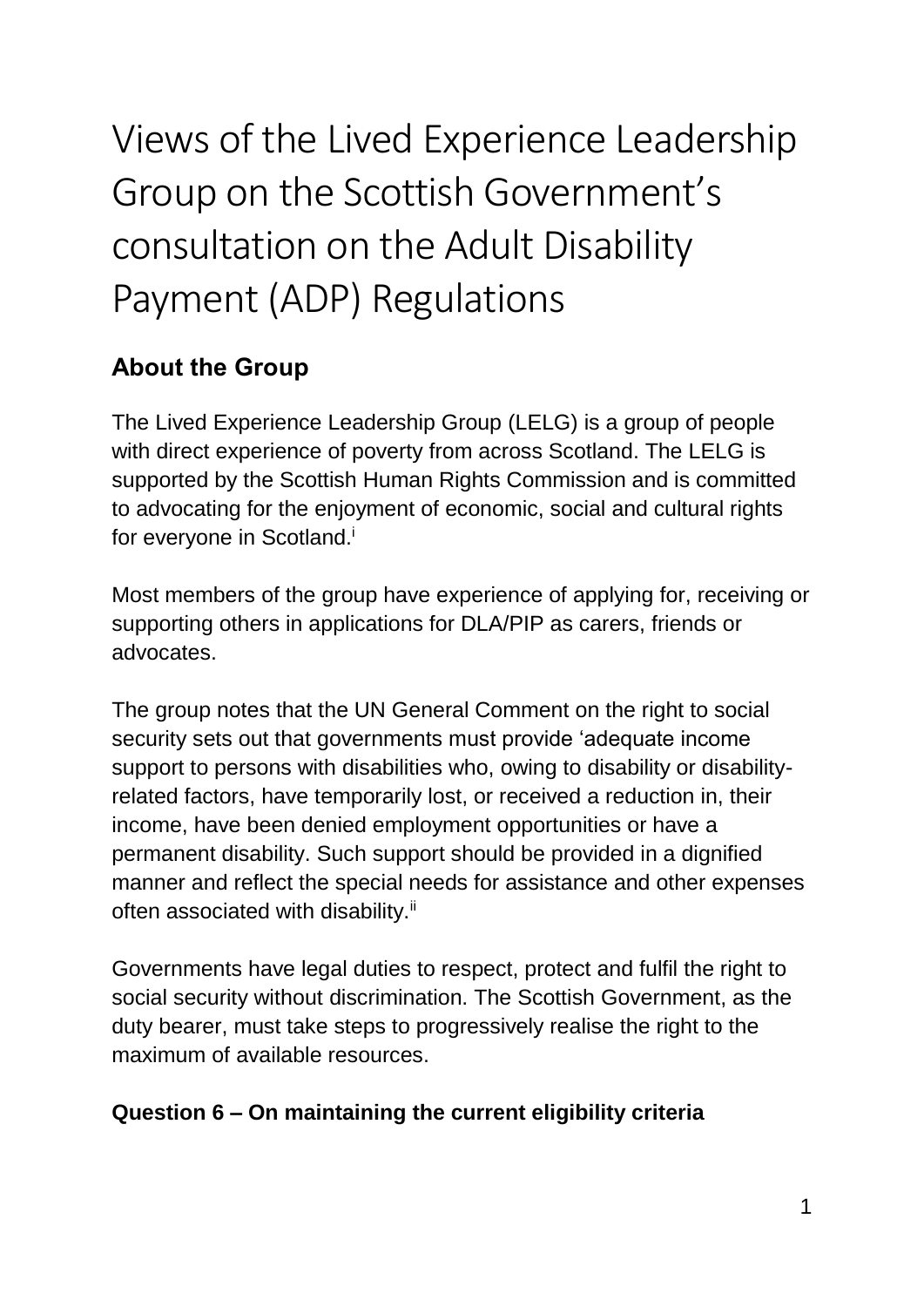The group recognises the importance of ensuring a smooth transition between reserved and devolved benefits, as set out in the Scottish Government's 2019 Position Paper, iii but are concerned that maintaining the current system fails to address many of the significant concerns disabled people have about the eligibility criteria, which are acknowledged in Annex A of the consultation paper. The group notes that the principles set out in Part 1 of the Social Security (Scotland) Act include that 'respect for the dignity of individuals is to be at the heart of the Scottish social security system.' We are concerned that ADP continuing the current model of PIP, albeit with the proposed modifications, will not do enough to ensure the dignity of disabled people in Scotland. While we recognise that work is being done to make improvements, we are particularly concerned that a values based competency is not in place for the recruitment of assessors under the draft regulations. We think the removal of Motability cars where a person's eligibility for the mobility component ceases because of a hospital stay, removes their dignity and potential to live independently at a stroke.

Broadly speaking, despite misgivings on maintaining the criteria developed at UK level, the group welcomes the suggestions to adapt the application and assessment process. Particularly welcome are the longer periods between review and the proposals in favour of gathering existing evidence in preference to reassessment. However, while the group welcomes the move away from undignified assessments and towards using available records, it will be important to consider health inequalities in access to primary care which may affect the quality and availability of information about the person for the purposes of making a decision on an award. For example, where specific communities such as Gypsy/Traveller communities may struggle to access primary care services, and in some cases, where communities may even at times experience discrimination from healthcare providers.

We would like to see greater accountability for the Ministerial commitment to review Adult Disability Payment in 2023, since this will be a key opportunity to ensure that the new ADP is rights compliant. The group also notes that the National Taskforce on Human Rights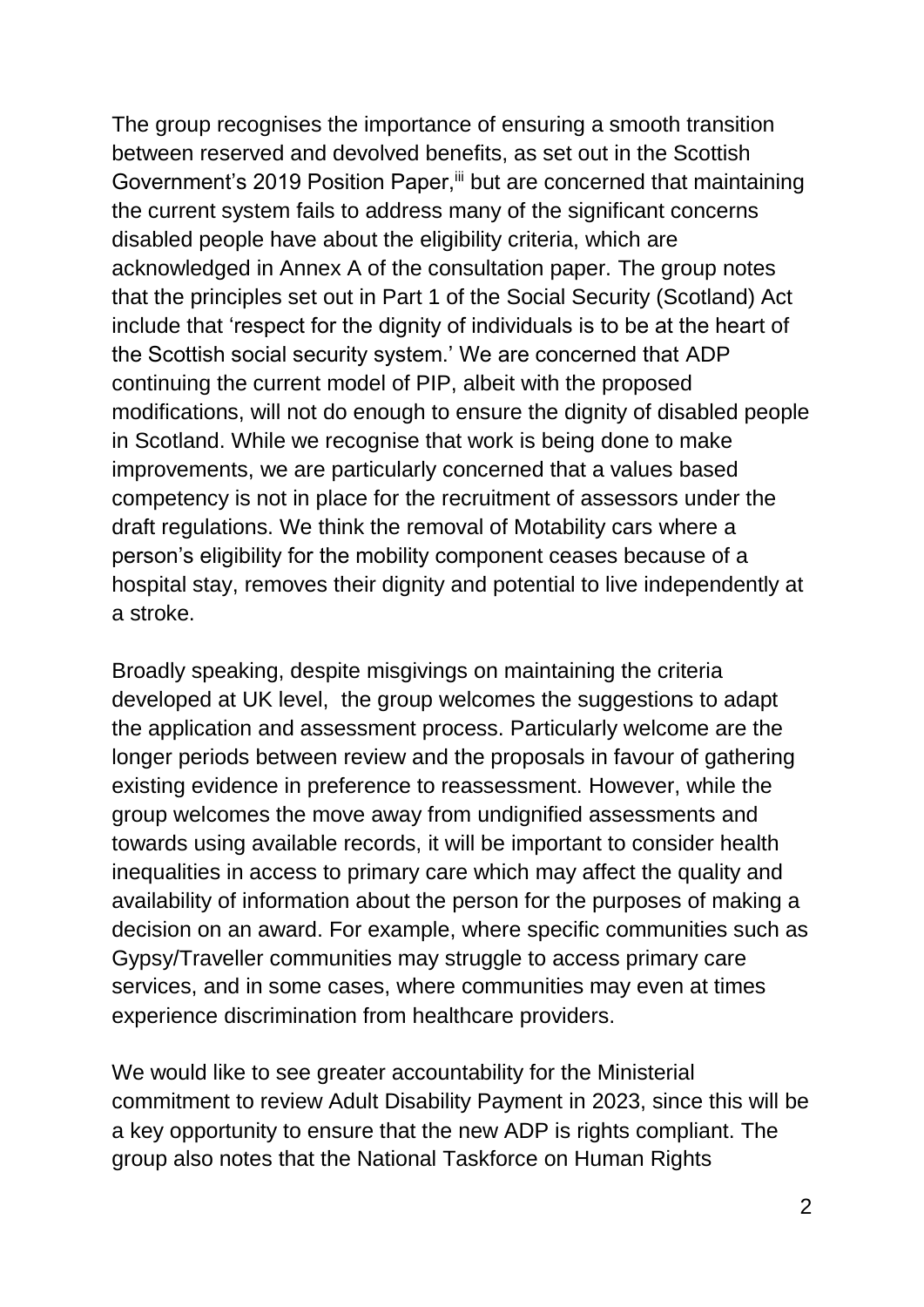Leadership has now reported on its findings in relation to the incorporation of additional rights instruments including the International Covenant on Economic, Social and Cultural Rights and the Convention on the Rights of Persons with Disabilities into Scots law.<sup>iv</sup> These include the recommendation that the right to social security be incorporated directly into Scots law.<sup>v</sup> It will therefore be critical that devolved social security payments meet the standards set out in international human rights law.

In addition, the group notes that the entire process of qualifying for Adult Disability Payment is predicated on a deficit model. A human rights compliant system is one which recognises that disability is not inherent to impairment but rather arises as a result of the interaction of the impairment with various barriers, which may hinder a person's full and effective participation in society on an equal basis with others. $\forall$ i As they stand, the current regulations demonstrate a medical model approach in which the following definition is not compliant with a human rights based approach: 'ability to carry out the daily living and/or mobility activities is limited by their physical or mental health condition or conditions.' This definition requires to be redrawn to something like 'support may be required to overcome barriers to carrying out daily living or mobility activities.' This would also have the benefit of recognising that people often experience multiple barriers at the same time. One member of the group gave the example of the fact that they had not been awarded any points on the 'Preparing Food' criterion of Daily Living as they were able to prepare a sandwich. However, the same person is not currently able to access physically their kitchen. The group would welcome a commitment to including consideration of this definition within the 2023 Review; in any case it will be an important feature of any consideration of how Scots law is compliant with the CRPD, should the latter be incorporated into Scots law at a later date.

The group would also advocate for the Terms of Reference of the proposed Review to include an explicit assessment of Adult Disability Payment's compliance with the accessibility and adequacy elements of the right to social security, set out in Section II A of the General Comment.<sup>vii</sup> These include: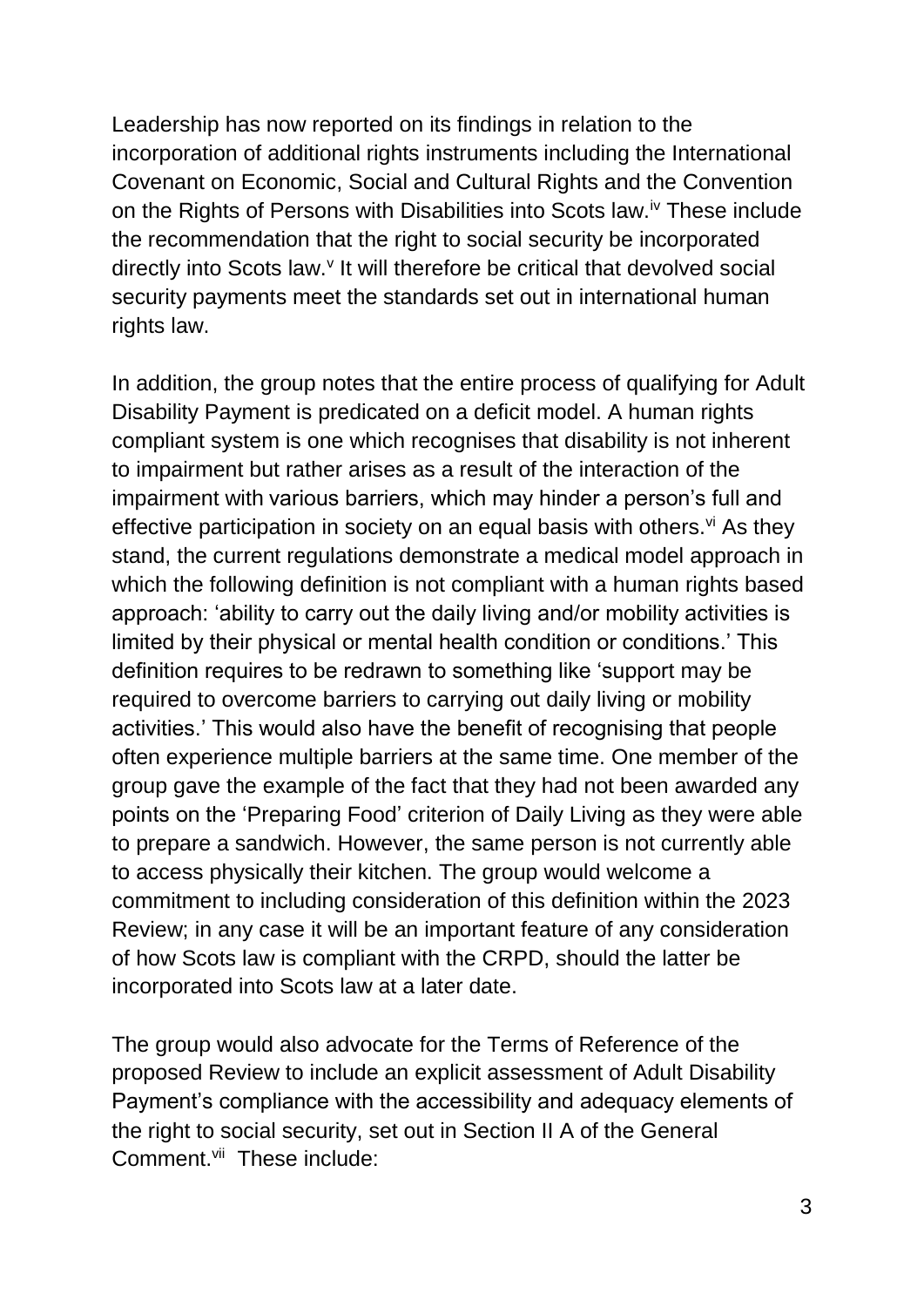- Qualifying conditions for benefits must be reasonable, proportionate and transparent;
- Benefits, whether in cash or in kind, must be adequate in amount and duration in order that everyone may realize his or her rights to family protection and assistance, an adequate standard of living and adequate access to health care;
- The adequacy criteria should be monitored regularly to ensure that beneficiaries are able to afford the goods and services they require to realize their Covenant rights.

#### **Question 8 – On reliability**

The group notes that the regulations in Part 3, regulation 7 attempt to address some of the significant concerns which disabled people have about the eligibility criteria, through the inclusion of 'reliability.' This is welcome. However, the group would note that reliability criteria are to some extent already incorporated into PIP assessment processes; the issue has been how to ensure that these are recorded and taken into account when allocating points. We would like to see the regulations include a duty **to take into account and record** the extent to which a person can undertake a specific task reliably.

## **Question 16 - On regulations relating to terminal illness**

The group broadly welcomes the change to the definition and verification of terminal illness set out in Part 7, regulation 26.

### **Question 18 – On the ceasing of elements of ADP where a person is resident in hospital**

The group disagrees with the policy rationale behind stopping daily living and mobility components of ADP after a person has been in hospital for 28 days. This decision fails to recognise the reality of many disabled people's lives, since even in hospital there are extra costs associated with being disabled. In fact, one thing we know is that hospital care does not always meet the specific needs of disabled people, which could be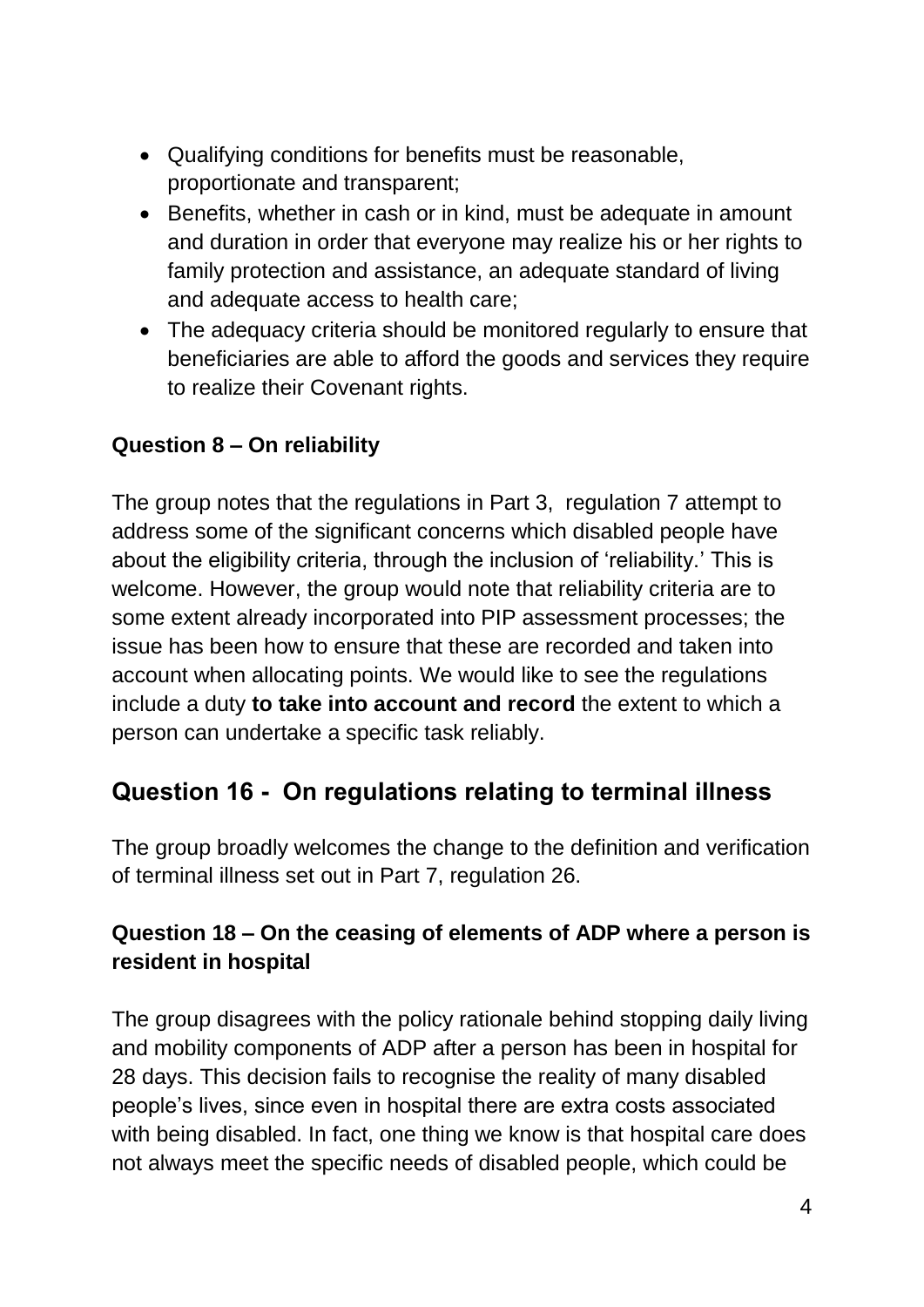facilitated through the maintenance of ADP through these periods. One example is the experience of people who require special diets whose needs are often not catered for in hospital; people with food allergies who are hospital inpatients, especially where anaphylaxis is a risk, have to carry on buying their own food and having it prepared and brought in, which for some people will cost more. It is important to recognise that the removal of PIP often has difficult adverse consequences on disabled people in hospital, ranging from stress and worry over finances to increasing levels of poverty. As advocates for others, we have witnessed at first hand the distress which is caused to individuals in mental health hospital at the prospect of PIP being stopped. We would recommend that this part of the regulations does not go forward, or that the time limit before which ADP is ceased is increased significantly.

We are very concerned at the continuation of the policy whereby the mobility component of a person's ADP would be ceased if they were to be a hospital in-patient for longer than 28 days. This puts their access to a Motability vehicle at risk. Motability vehicles are often a key facilitator of the enjoyment of rights for disabled people, as they are specifically adapted for the person in question, and enable people to enjoy their right to live independently in the community, as set out in Article 19 of the Convention on the Rights of Persons with Disabilities. The negative social consequences of being without a vehicle are enormous. To remove a person's Motability vehicle is to remove their dignity at a stroke. This goes against principle 1(d) set out in Part 1 of the Social Security (Scotland) Act 2018.

While it is relatively easy to have DLA / PIP reinstated after being released from hospital, finding another vehicle to replace the one removed can take several months to organise and this is even longer if there are any modifications to the vehicle needed before the recipient can make use of it. Therefore, if we could find a way to ensure that recipients will continue to keep their vehicles while on an extended stay in hospital that would remove many of the concerns that they have about going into hospital.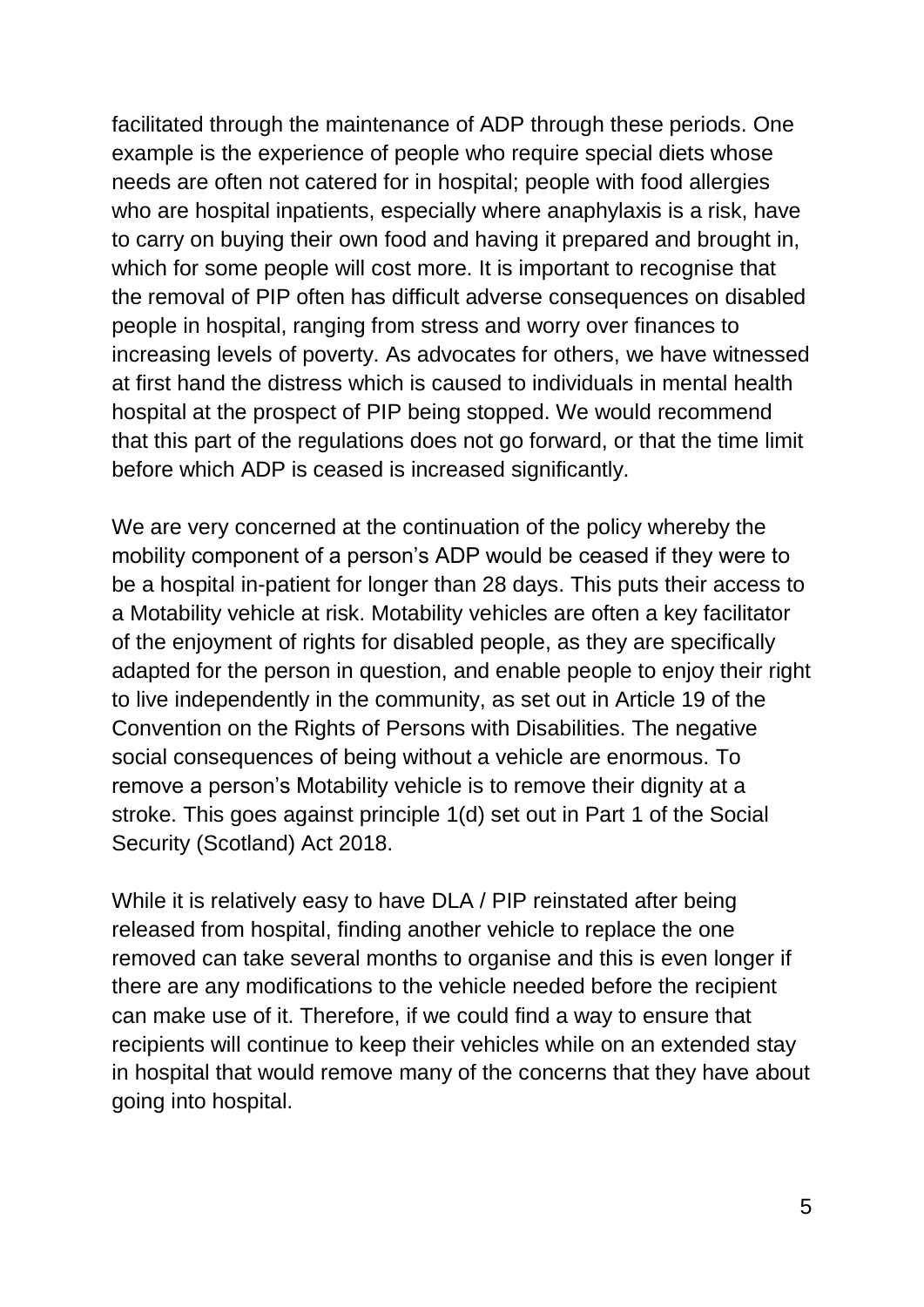## **Question 20 – on the rates of daily living and mobility components**

The group recognises that during this transition period, it is important that both components remain at current levels. However, in line with our previous recommendation, the adequacy of social security payments should be ensured through regular monitoring and review and this should be a key questions for the 2023 review.

## **Questions 21 and 22 – on qualifications for assessments**

The group welcomes the intention of ensuring that people who will deliver in-person assessments should have expertise in mental health or learning disability where the person applying experiences these issues. We have all experienced the highly scripted and insensitive nature of PIP assessments and witnessed occasions when the views of clinical experts in specific conditions have been overturned by less well-qualified staff.

However, we are not convinced that the criteria set out of two years' cumulative experience in health or social care is sufficiently robust or lengthy to ensure that assessors will have enough understanding of the range of individuals and conditions which they may be presented with. We suggest that changing the criteria within Part 11, r38 (a) from 'cumulative' to 'continuous' may be advantageous or alternatively specifying a cap on the period of time over which cumulative experience could have been gained. We would also suggest that there be some inclusion of values based criteria for assessors, such as an understanding of the social model of disability and of the right to independent living as set out in the UNCRPD. We have seen at first hand the impact of the attitude of assessors towards the person undergoing assessment, and how this can have an extremely debilitating effect on their well-being. This again relates to the Scottish Government's previously made commitments on ensuring that applicants for social security payments are treated with respect and dignity as a minimum and are not traumatised by their experiences, as many of us have been and have witnessed.